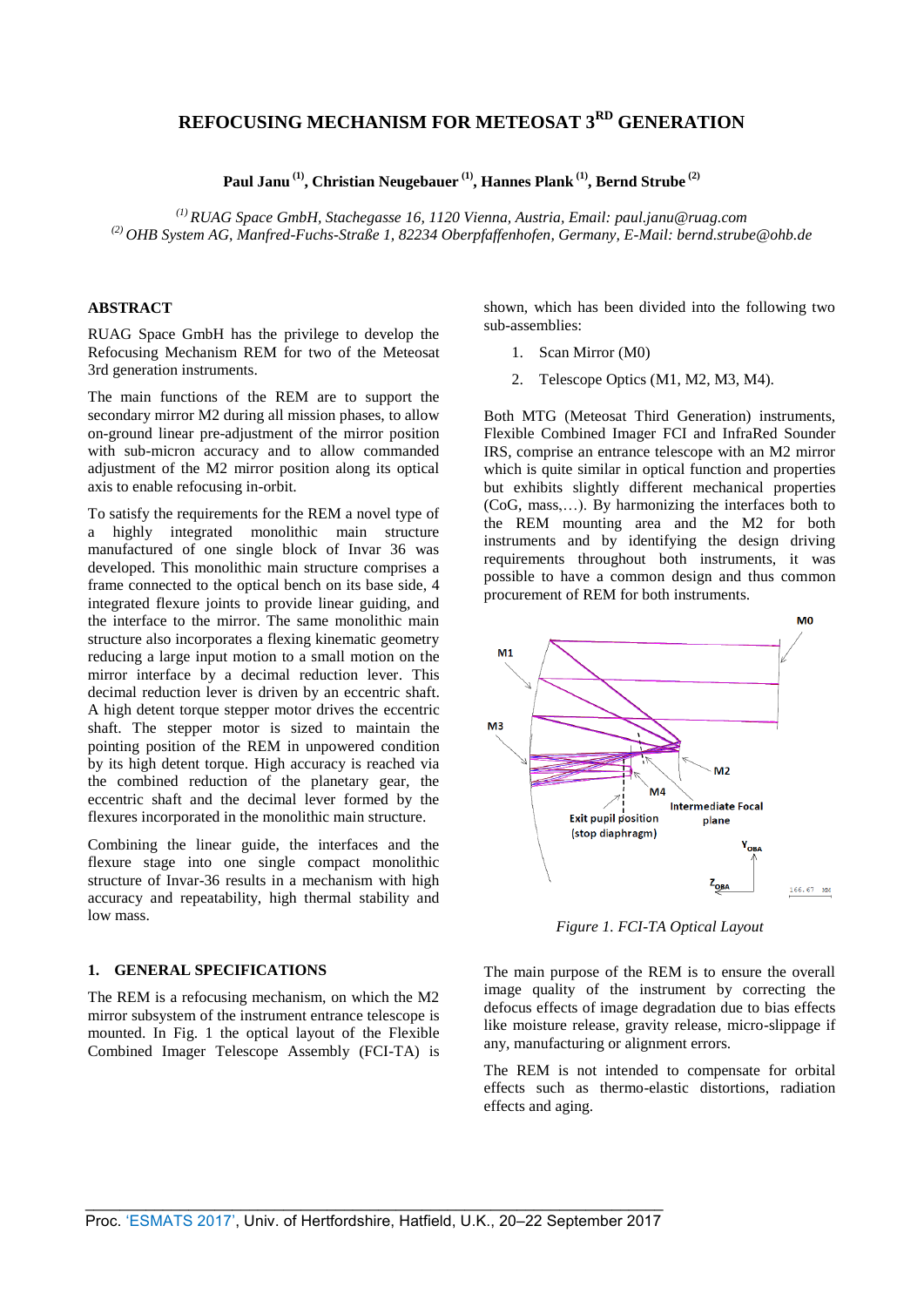Below a summary of the main functions of REM:

- To link M2 mechanically to the Optical Bench (mirror support structure)
- To maintain M2 in last commanded position without power
- To provide a one-axis adjustment capability of the M2 in order to ensure optical quality inorbit and the recovery of misalignments due to launch effects (gravity release, dehydration)
- To provide electrical information about reaching the operational limit in both directions
- To limit the translation with a mechanical stop at both ends
- To provide functional information.

An overview of the general concept is shown in Fig.2 with REM (envelope) mounted on a console part of Optical Bench. In front of REM the M2 mirror subsystem is mounted, consisting of M2 mirror and related mirror fixation device (MFD).



*Figure 2. REM Conceptual Overview*

Based on the main functions, the following requirements were derived which are also the main design drivers for the Refocusing Mechanism:

- Travel range (along REM X-axis) +/- 150 µm
- Step resolution  $\leq 0.25$  µm
- Step repeatability  $\leq 0.06$  µm
- M2 Mirror subsystem mass  $= 0.55$  kg
- REM overall mass  $\leq 1.8$  kg
- REM size < 166.5 x 142 x 124.5 mm
- $\bullet$  1<sup>st</sup> Eigenfrequency of REM incl. M2 > 300 Hz
- Operational Temperature Range 10°C to 40°C

Requirements related to mirror position stability in unpowered condition:

- Position stability along X-axis  $\leq +/-1$  µm
- Lateral deviation from X-axis  $\leq +/-3$  µm
- Angular deviation from X-axis  $\leq +/-3$  arcsec
- Angular deviation about  $X$ -axis  $\leq 12$  arcsec

The key performance parameters for the refocusing mechanism are the overall travel range and the stability required from the mechanism. This means that the REM has to provide a linear motion with very small increments and high step accuracy. At the same time it has to behave like a high stable mirror support structure which does not negatively contribute to the overall instrument performance. In addition the M2 mirror subsystem is quite heavy in comparison to REM overall mass.

The big advantage of REM concept is the combination of the two functions, high stable mirror support structure and high precision linear adjustment capabilities. It allows for optimizations of the telescope focus not only on-ground during alignment tasks but also in-orbit by remote control.

On FCI-TA side it will be used to compensate for WFE due to bias effects originating from other subsystems.

On IRS side the REM is used to optimize the integrated energy (IE). This is done by fitting the measured integrated energy vs. REM position with a parabola and based on the results the optimal position of the REM is determined.

The capability to optimize the optical performance after launch is an important part of the guarantee of the mission performance. While several ideas such as adaptive optics are coming into the game, a one axis mechanism is the simplest and well working way to compensate for the biggest degradations such as moisture release, temperature difference between ground and flight or radiation, all of which result in a significant defocus effect, which can be well compensated with a one axis mechanism.

#### **2. GENERAL DESIGN**

The following paragraphs provide a brief overview of the main design drivers for the REM. They describe the most important elements and design solutions established to meet the stringent pointing accuracy and stability requirements and still providing stable support for the MTG FCI-TA and IRS M2 mirror subsystem.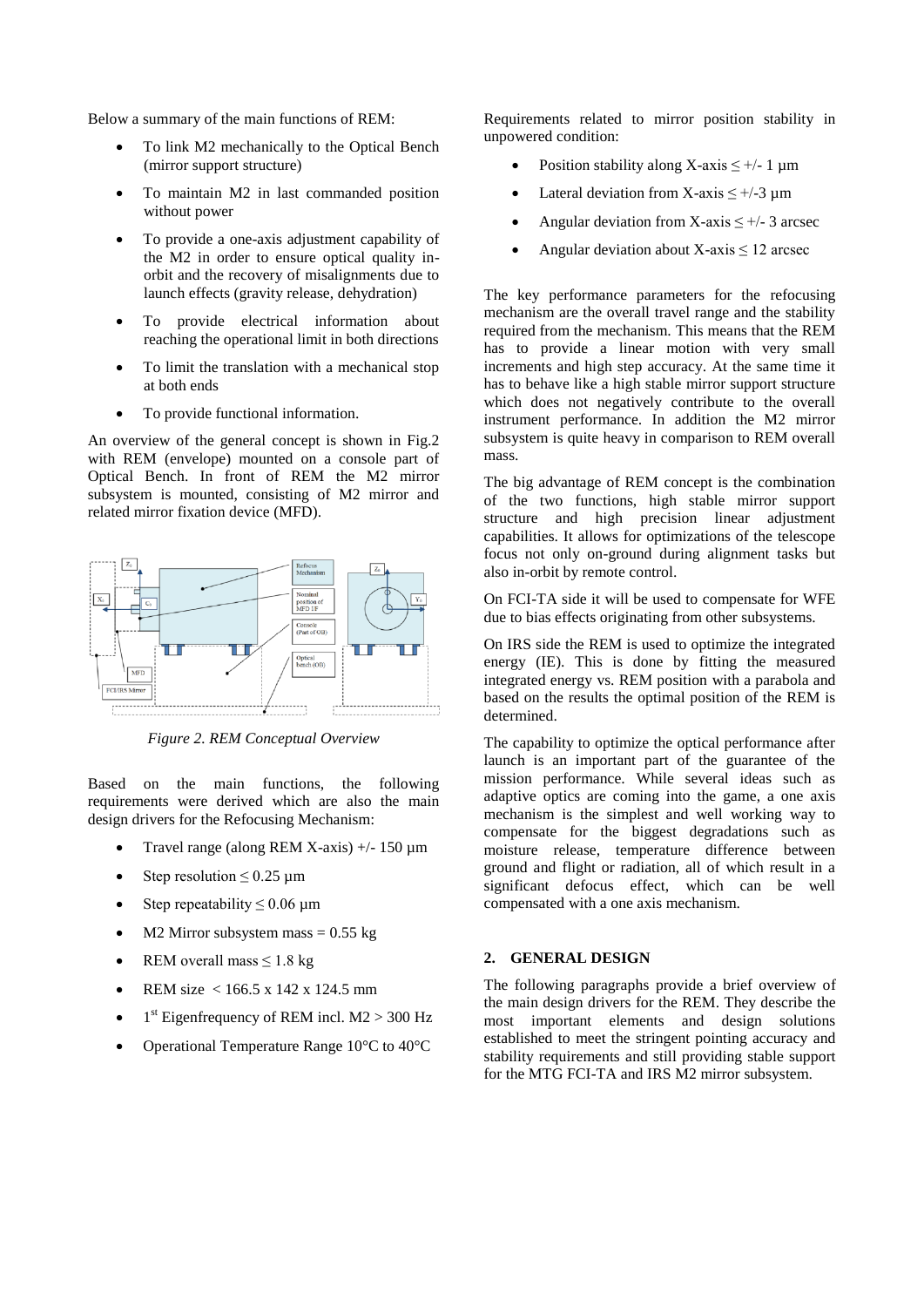### **2.1. Design Driving Requirements**

The high accuracy requirements lead to the decision to use flexures for the linear guiding as well as for the reduction stage driven by an eccentric shaft. The advantages of using a flexure as a guiding are the absence of clearance in the drive chain, high structural stiffness at moderate mass and the ability to minimize cross-talk effects. The advantages of using a flexure as a reduction stage compared to a solution which directly drives the mirror are the attenuation of inaccuracies from the drive, the reduction of the loads on the drive. Using the eccentric shaft instead of a spindle drive concept allows for less complex and thus lower mass design due to higher reduction kinematics necessary in spindle drives for coverage of typically higher spindle random inaccuracies.

To satisfy the long term stability requirement internal stresses on the part were minimized in the main load path between spacecraft and mirror and to the drive unit resulting in a monolithic design of the REM main structure comprising the flexures of the linear guiding and of the reduction stage in a single part. Compared to a screwed assembly long term settling of the screwed connections and stacking of manufacturing and assembly tolerances are avoided with this type of design.

### **2.2. Main Elements**

Due to the highly integrated design approach, only a small amount of subassembly and attachment parts is required in the REM assembly which consists of the monolithic main structure, a set of three flexures forming the interface to the instrument, the drive unit and a pretension unit using a compression spring to eliminate backlash in the eccentric drive and the gear.

The monolithic main structure comprises the linear guide and a kinematic reduction stage in a single part. The drive unit comprises an eccentric drive, a geared high detent torque stepper motor assembly, the end-stop and end-switch assembly, and a connector bracket for the electrical interface to the instrument harness, separated in nominal and redundant and power and signals connectors.

Provisions for attachment of optical alignment and positioning equipment as laser tracker targets and an alignment cube as well as dedicated interfaces for GSE lifting and alignment tools are also directly integrated in the main structure. The REM further allows attachment of a blanket with black outer layer surface for thermal performance and stray light reduction purposes.



*Figure 3. REM STM*

#### **2.3. Linear Guide**

The linear drive concept of the REM is formed by a linear flexure guiding with a rigid top and bottom structure connected via quasi hinges at the front and rear combined with a reduction stage using flexure blades.

The most important accuracy requirements to be covered by the linear guiding design are the maximum allowed angular deviation of the mirror interface from the X-axis of  $+/-3$  arcsec half cone and the maximum allowed lateral deviation from the X-axis of  $+/-3 \mu$ m.



*Figure 4. Schematics of the Linear Flexure Guiding*

The sizing of the quasi-hinges is a compromise between the stresses caused by the pointing movement over the pointing range and the structural stiffness of the REM, satisfying the required  $1<sup>st</sup>$  Eigenfrequency.

#### **2.4. Kinematic Reduction Stage**

Between the rigid top and bottom main structure elements of the parallelogram flexure guiding, a flexing kinematic geometry is incorporated in the monolithic main structure as shown in Fig.5, to reduce the rather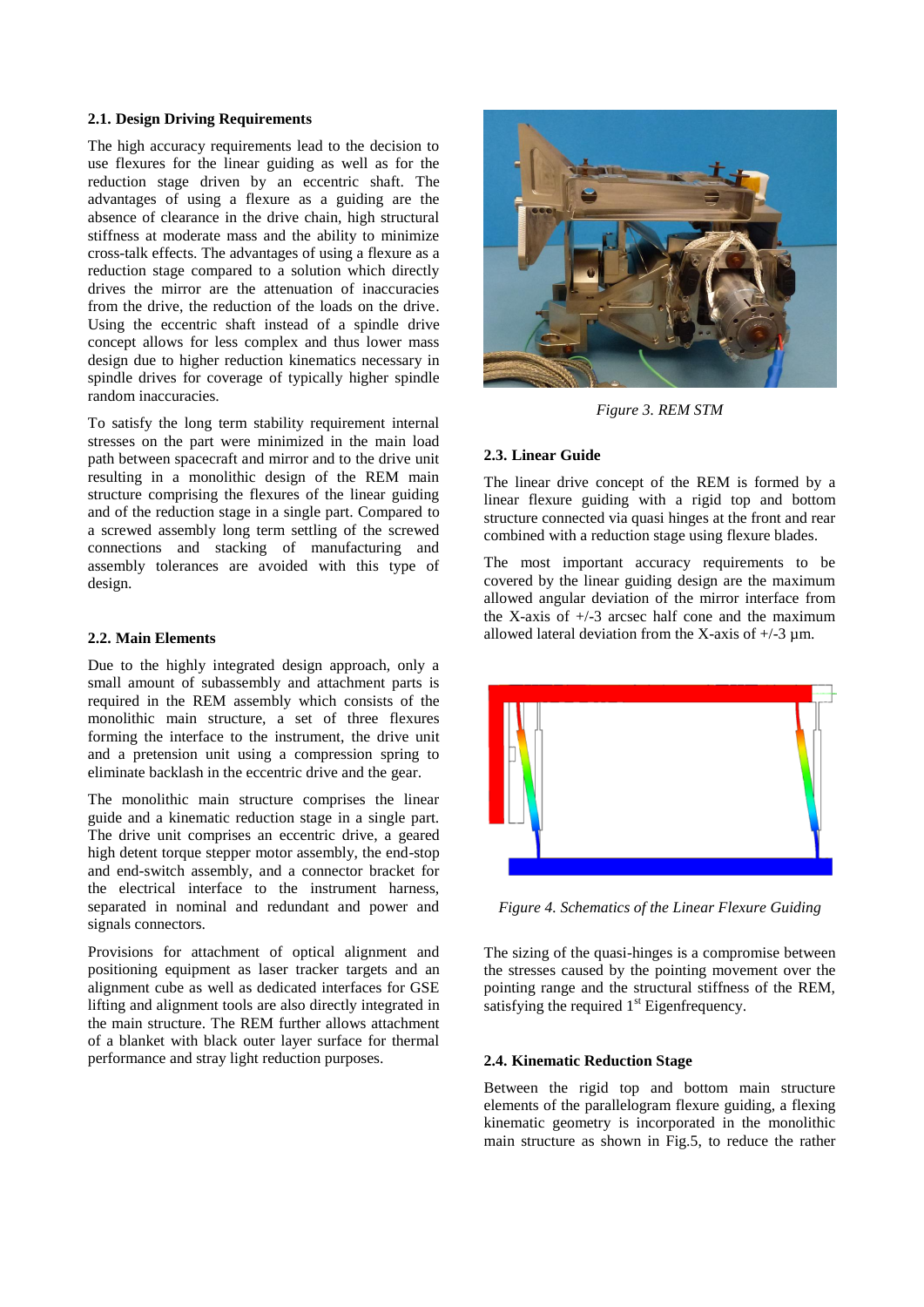large input motion from the eccentric drive to a small motion on the mirror interface by a decimal reduction lever. The eccentric drive is directly interfacing to a flexure blade input lever at the bottom of the reduction stage. The input motion is transmitted to a flexure output lever connected to the top part of the main structure via the vertical main lever of the reduction kinematics supported by a flexure.



*Figure 5. Schematics of the Kinematic Reduction Stage Principle via a Decimal Lever*

The achieved reduction ratio is approximately 1:6. The combination of the reduction kinematics with the ratio of the drive unit planetary gear allows meeting the stringent step resolution and repeatability requirements. As a welcome side effect those parameters are further improved due to minimized contribution of the bearing random failure caused by the reduction stage. Moreover it is advantageous in terms of lowering the loads into the drive unit bearings.

#### **2.5. Monolithic Part Design**

The specified temperature environment but also the dissipated heat of the stepper motor during pointing operations affects the pointing accuracy and stability of the REM. It was therefore essential to use Invar 36 as structural material due to its very low CTE and, at the same time, sufficient mechanical strength.

In order to minimize ageing and strain relieve effects in the long term of the REM life, several heat treatment steps in the course of the machining process of the main structure were introduced. The initial annealing of the raw material before machining is followed by intermediate stress relief annealing steps during and after rough machining of the main structure by milling. After fine machining by milling and wire erosion of the final high accuracy contour a concluding heat treatment is performed.

The introduction of a REM pre-runner monolithic main structure (pathfinder) as shown in Fig.6 allowed improvement of the main structure design regarding the machining capabilities and optimization of the overall machining process including an optimized heat treatment sequence at an early stage of the project. The pathfinder also revealed essential difficulties in terms of manufacturing inaccuracies, e.g. out-of-tolerance at small wall thickness areas as lessons learnt for improvement of the handling and machining process of the main structures produced for the actual REM models.



*Figure 6. REM Pre-runner Monolithic Main Structure*

A European patent is filed for this design.

#### **2.6. Drive Unit**

The REM drive unit assembly is designed as a selfstanding element in order to allow pre-assembly of the whole unit including geared stepper motor, limit switches, temperature sensors, harness and connectors. Furthermore the fine adjustment of the end stop positions can be performed prior to the final installation in the dedicated main structure cavity and attachment to the linear drive interface.

The four limit switches  $(\pm X \text{ main } \& \text{ redundant})$  are fixed on two dedicated beams protruding from the top and side of the drive unit support bearing housing. The limit switches are actuated via an actuation lever directly mounted onto the eccentric shaft end.

The placement of the limit switches on the drive unit allows high accuracy switching, as the reduction by the eccentric drive and by the decimal lever is also attenuating the switch inaccuracy.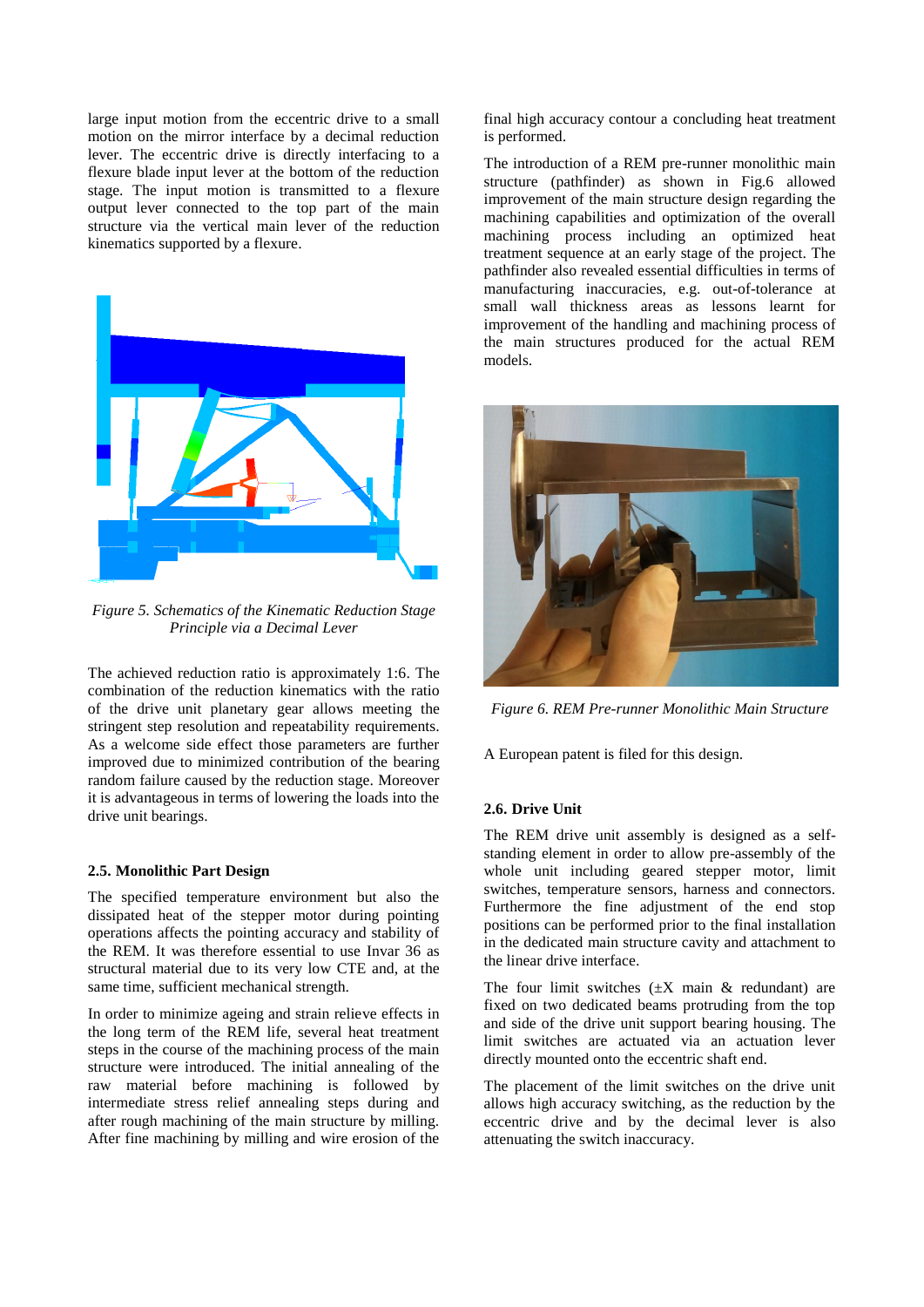

*Figure 7. REM Drive Unit Overview*

The interface towards the decimal lever of the monolithic structure is formed by a separate movable housing located on the cranked part of the drive unit eccenter shaft. This eccentric drive is well aligned with the centerline of the main structure in order to minimize contribution to cross-coupling effects. The angular range of the eccentric shaft between the two end stops of approximately  $\pm 45^{\circ}$  results in a linear movement range of the eccentric drive of  $\pm 0.9$  mm on the input side of the reduction kinematics. Both the drive unit as well as the eccentric housing are supported by pairs of pre-loaded angular contact ball bearings. The bearings are dry lubricated with sputtered lead by ESTL, UK to avoid contribution to molecular contamination.



*Figure 8. REM Qualification Model Drive Unit*

The drive unit is actuated by a geared high detent torque stepper motor. One advantage of this type of actuator is the ability to design the REM without any launch lock due to the stepper motors high unpowered holding torque in combination with the high transmission ratio of the 3 stage planetary gear and the decimal lever of the monolithic structure. The selected motor has a clean detent torque feature, meaning stable high detent torque positions at any full step position and at any half step position.

This clean detent feature enables the motor to maintain its current step position also in unpowered condition and after repowering for further pointing operations allowing for reliable open loop control without any step loss. The transmission ratio of the 3 stage planetary gear also contributes to achieve the required minimum step resolution of the mirror in pointing direction on the output side of the reduction kinematics. The low mass and small dimensions of the geared stepper motor were also main selection drivers due to the stringent mass requirement for the REM and the very limited available space.

# **2.7. End Switches**

For referencing purposes and for a safe and reliable limitation of the driving range acting as end switches, a set of two limit switches in cold redundant configuration is placed at each extreme position of the eccentric drive rotational range. The micro switches are modified commercial switches qualified for use in space mechanisms. The high switch point accuracy and repeatability enable the REM to be reliably referenced on-ground and in orbit. Other advantages of the micro switch are of course the low mass and small dimension of 8 mm external diameter combined with high versatility in terms of integration options due to its external thread over the whole length of its cylindrical housing.

# **3. TEST RESULTS**

The qualification model of the REM was subjected to a full qualification test sequence. Pointing performance was verified at begin of test. Vibration testing, shock testing and TV cycling was performed, followed by a life test. The test sequence is concluded by a final pointing performance test. The testing was performed by Airbus Defence & Space GmbH, Friedrichshafen, using their 6 DOF high precision test facility. The test confirmed high step resolution over the whole pointing range. The step size is less than the specified 0.25 µm over the whole pointing range. The following graph presents the step size vs. the pointing range. The decrease of the step size towards the end of the travel range is caused by the kinematics of the eccentric drive system, having higher reduction at the ends of its travelway. The black line indicates the predicted step resolution showing good correlation with the measured step resolution.